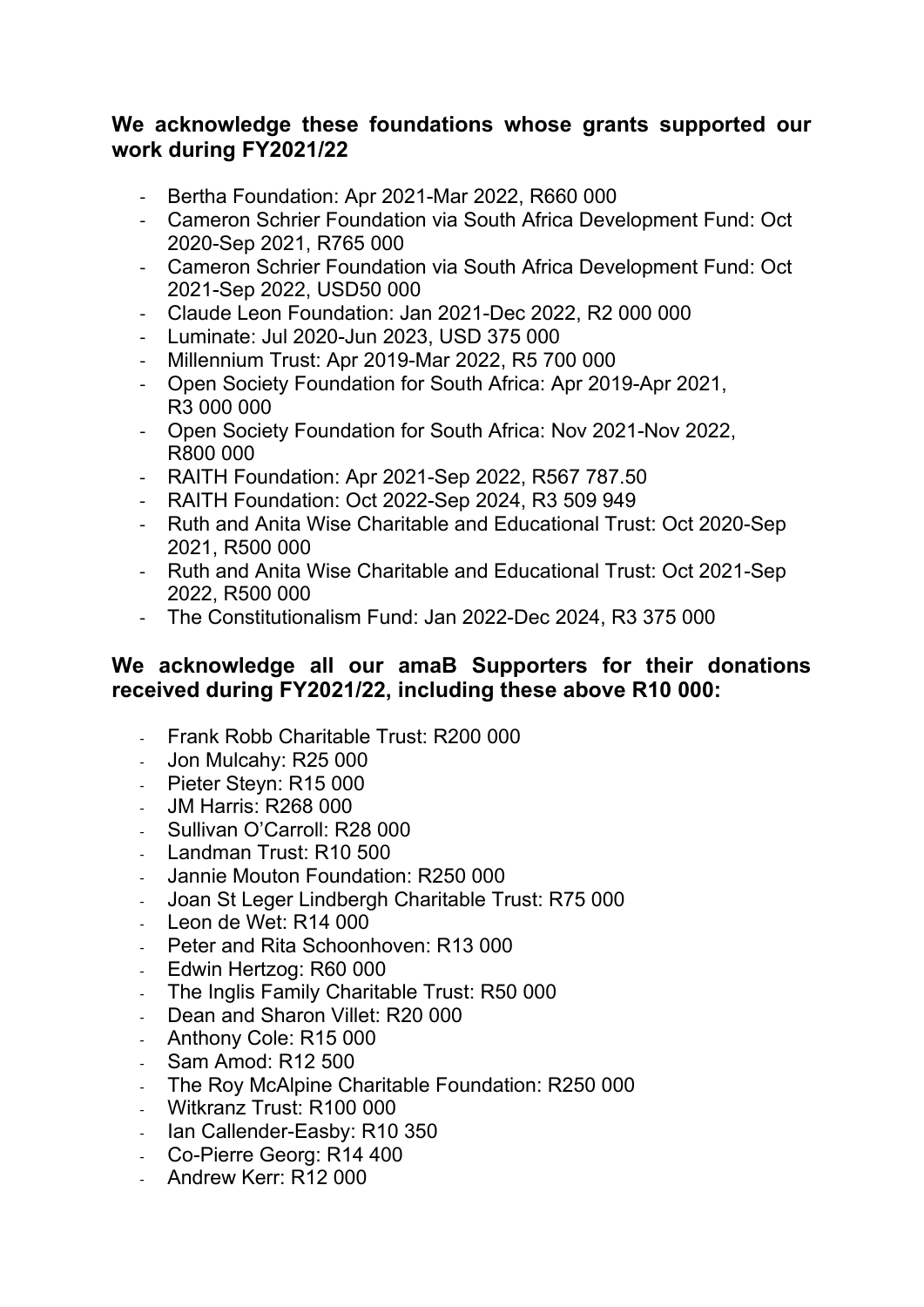# **We acknowledge these foundations whose grants supported our work during FY2020/21:**

- Bertha Foundation: Apr 2020-Mar 2021, R660 000
- Cameron Schrier Foundation via South Africa Development Fund: Oct 2019-Sep 2020, USD 50 000
- Cameron Schrier Foundation via South Africa Development Fund: Oct 2020-Sep 2021, R765 000
- Claude Leon Foundation: Jan 2018-Dec 2020, R2 000 000
- Claude Leon Foundation: Jan 2021-Dec 2022, R2 000 000
- Omidyar Network/Luminate: Jul 2018-Jun 2020, USD 225 000
- Luminate: Jul 2020-Jun 2023, USD 375 000
- Millennium Trust: Apr 2019-Mar 2022, R5 700 000
- Open Society Foundation for South Africa: Apr 2019-Apr 2021, R3 000 000
- RAITH Foundation: Apr 2018-Mar 2021, R3 152 500
- Ruth and Anita Wise Charitable and Educational Trust: Oct 2019-Sep 2020, R750 000
- Ruth and Anita Wise Charitable and Educational Trust: Oct 2020-Sep 2021, R500 000

## **We acknowledge all our amaB Supporters for their donations received during FY2020/21, including these above R10 000:**

- Daniel Petrie: R50 000
- Frank Robb Charitable Trust: R113 000
- Ruan Oosthuizen: R20 000
- Rowan Brewer: R100 000
- Jannie Mouton Foundation: R250 000
- Joan St Leger Lindbergh Charitable Trust: R75 000
- Zack van der Merwe: R20 000
- JM Harris: R18 000
- Co-Pierre Georg: R14 400
- Witkranz Trust: R100 000
- Gavin Joubert: R35 000
- The Egg Trust: R250 000
- The Inglis Family Charitable Trust: R50 000
- Dean and Sharon Villet: R20 000
- René Swart: R25 000
- The Roy McAlpine Charitable Foundation: R250 000
- Graham Mcintosh: R17 000
- Sullivan O'Carroll: R18 000
- Ian Callender-Easby: R11 000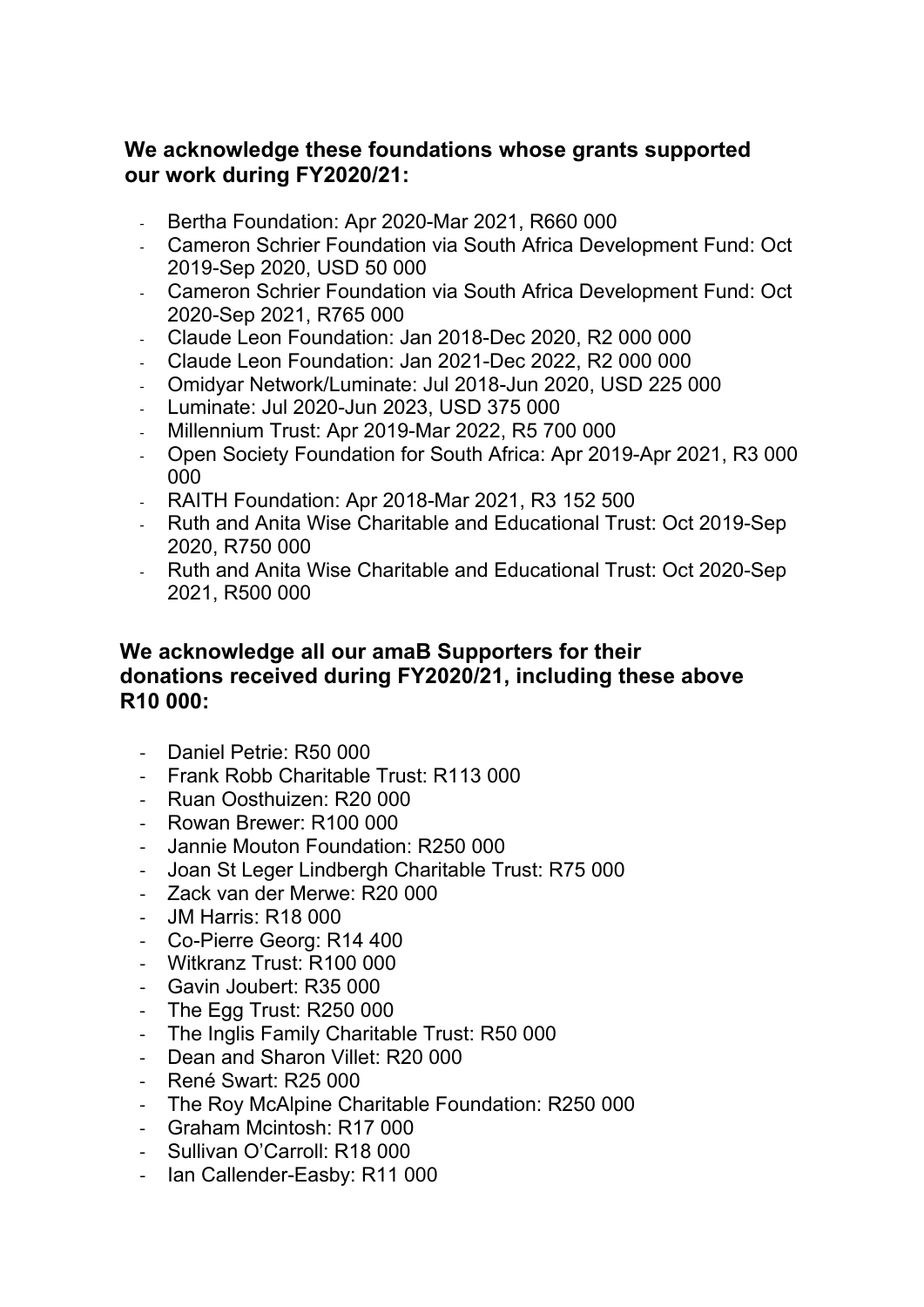## **We acknowledge these foundations whose grants supported our work during FY2019/20**

- Bertha Foundation R600 000 grant
- Claude Leon Foundation R2 000 000 grant, R429 816 rollover and R231 979 litigation cost recoveries (Jan 2019 – Dec 2020)
- Open Society Initiative for Southern Africa USD88 100 grant (Jun 2018 –Nov 2019)
- Millennium Trust R1 900 000 grant
- RAITH Foundation R1050 000 grant and R95 041 rollover
- Open Society Foundation for South Africa R1 500 000 grant
- Luminate (part of Omidyar Network) USD100 000 grant (Jul 2018 Jun 2020) and R659 755 rollover
- Frank Robb Charitable Trust R110 565
- Jannie Mouton Foundation R250 000
- Cameron Schrier Foundation via South Africa Development Fund USD50 000 grant (Oct 2019 – Sep 2020)
- Craig Wallington R100 000
- Rowan Brewer R30 000
- Gavin Joubert R35 000
- The Ruth and Anita Wise Charitable and Educational Trust R750 000 grant (Oct 2018 – Sep 2020)

### **We acknowledge all our amaB Supporters for their donations received during FY2019/20, including these above R10 000:**

- Julius Cobbett R30 000
- Ravi Naidoo R50 000
- Richard Gush R50 000
- Witkranz Trust R100 000
- Legacy of Irene M. Staehelin-Schindler R135 302.81
- Egg Trust R250 000
- J.M. Harris R14 000
- The Inglis Family Charitable Trust R50 000
- Co-Pierre Georg R14 400
- Dave Woollam R20 000
- René Swart R25 000
- The Roy McAlpine Charitable Foundation R250 000
- Dean and Sharon Villet R25 000

## **We acknowledge these grants and donations of over R6 000 received during FY2018/19**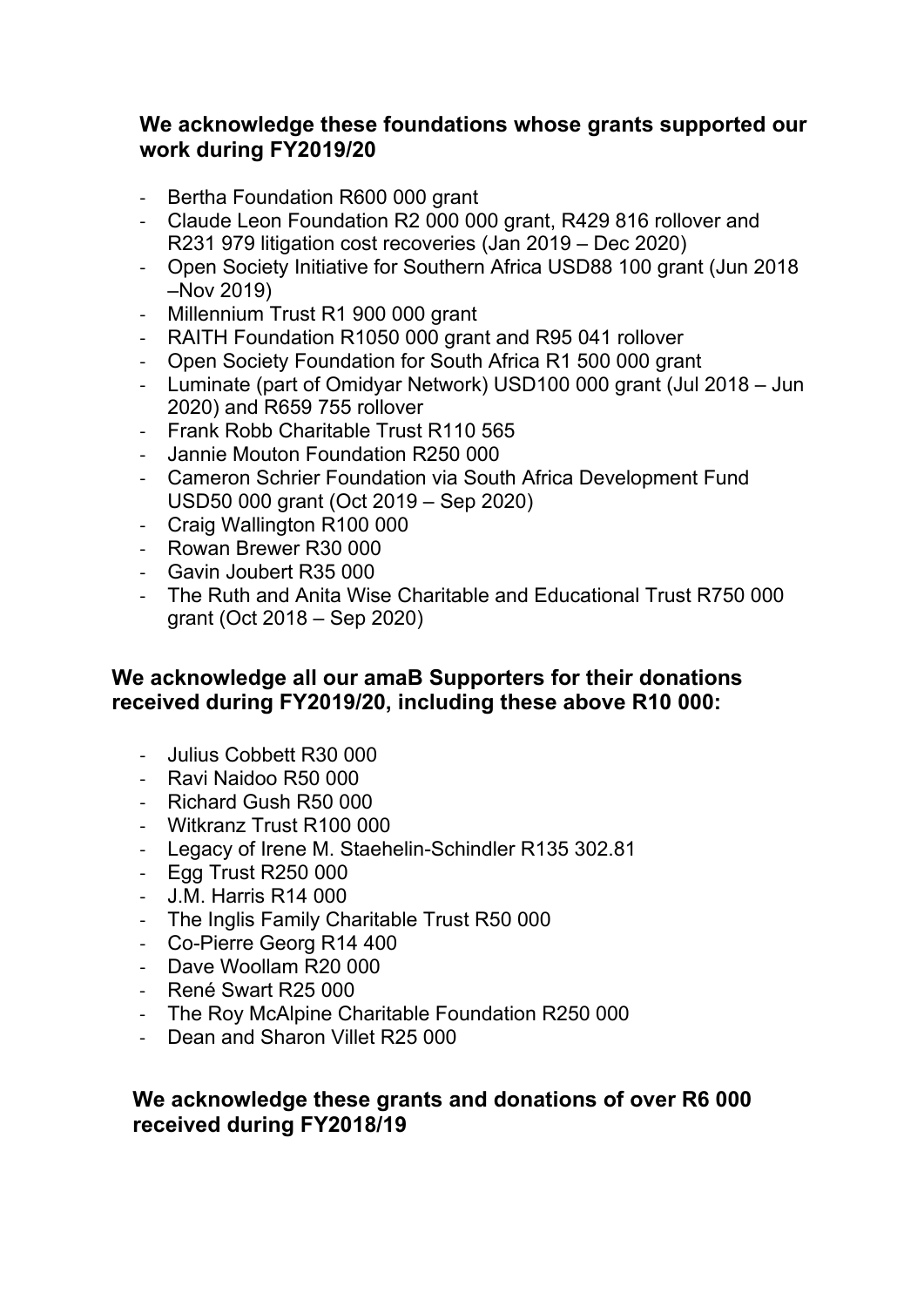- the Claude Leon Foundation: R2 000 000 (Jan 2018-Dec 2019) and R41567 re-grant from previous grant underspend.
- the Open Society Initiative for Southern Africa: USD 50000 (Jun 2018 May 2019)
- the Bertha Foundation: R600 000
- the Millennium Trust: R1900 000 grant
- the RAITH Foundation: R1 000 000 grant
- the Social Justice Initiative: R300000 (Dec 2017 Nov 2018)
- the Open Society Foundation for South Africa: R1500 000 (Apr 2018- May 2019
- the Omidyar Network/Luminate grant: USD125 000 (July 2018-June 2019)
- the Ball Family Trust: R100 000
- the Jannie Mouton Foundation: R250 000
- the Inglis Family Charitable Trust: R50 000
- Ravi Naidoo: R50000
- The Egg Trust: R250000
- Asmaa Mohamed: R10000
- Johan Roos: R10 000
- Paul Kumleben: R13 844
- Tony Cole: R40 000
- Bryant Roux: R12000
- Dave Woollam: R50000
- Dr. Niall Evans: R10000
- Laurianne Claase & Lee Watson: R10 100
- Co-Pierre Georg: R7200
- René Swart: R20000
- James Gubb: R10 000
- Richard Tessendorf: R10 000
- Kerry Hurst: R35 000
- Julius Cobbett: R10 000
- Heye Daun: R10 000
- Gavin Joubert: R30 000
- Marion Smallbones: R10 000
- Merle Lipton: R16 131
- Sean Cunningham: R26 482 (raised from others by running the Comrades Marathon)
- Frank Robb Charitable Trust: R94 500

# **We acknowledge these grants received during FY2017/18:**

- the Bertha Foundation: R600 000 grant
- the Claude Leon Foundation: R957 201 grant and R34 187 regrant of cost recovery (Jan- Dec 2017)
- the Claude Leon Foundation: R1 000 000 (Jan-Dec 2018)
- the Millennium Trust: R1 900 000 grant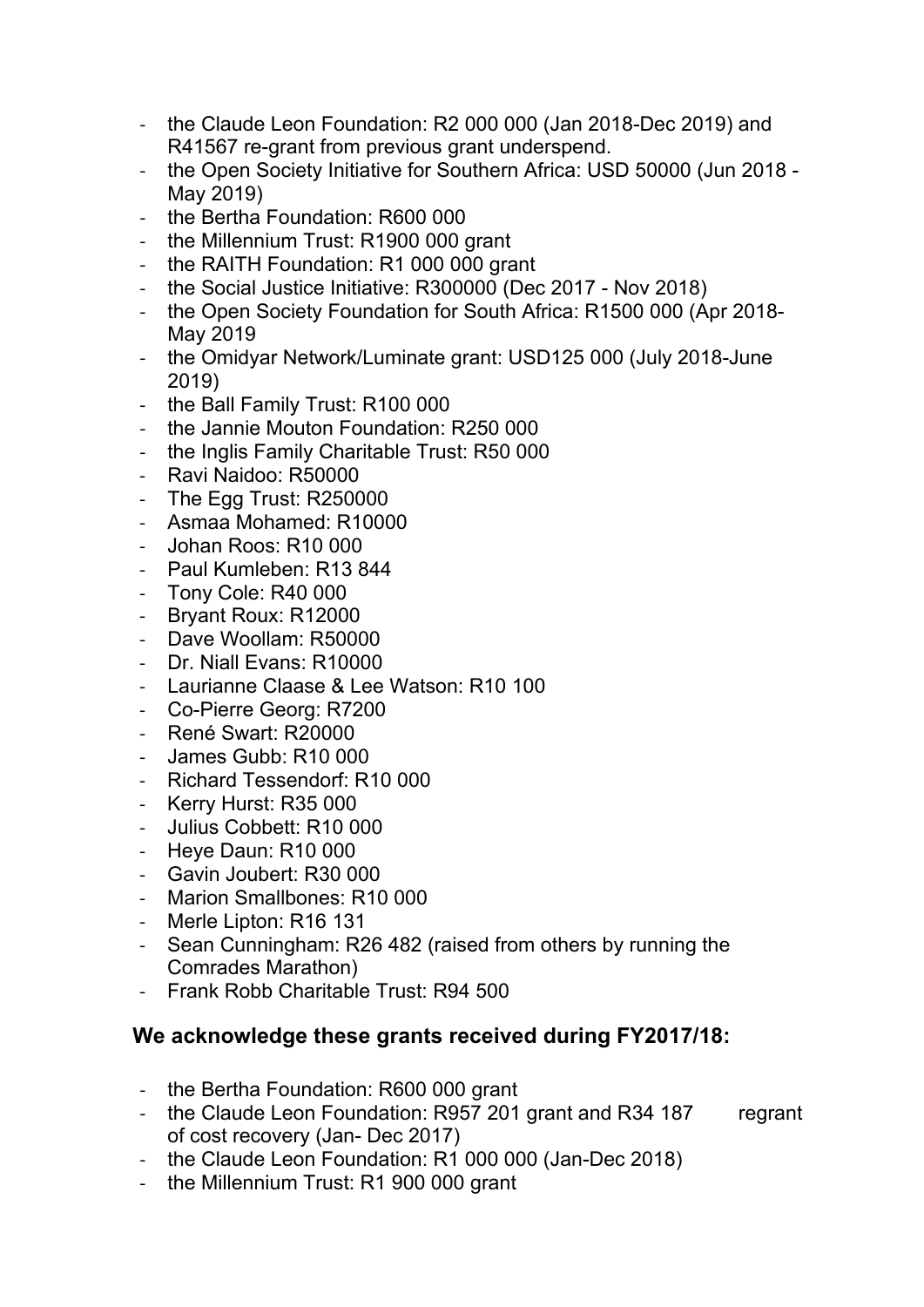- the Open Society Foundation for South Africa: R1 500 000 grant and R9 000 in kind
- the RAITH Foundation: R954 666 grant
- the Open Society Initiative for Southern Africa: USD 38 470 grant
- the Social Justice Initiative: R300 000 grant (Dec 2017 Nov 2018)
- Magda Wierzycka: R100 000
- Sean Dougherty: R25 000
- Julius Cobbett: R10 000
- Ravi Naidoo: R50 000
- Nicola Harris: R50 000
- the Frank Robb Charitable Trust: R90 000
- Professor David Tabb: R60 000

#### **We acknowledge these donations of over R6 000 received during FY2017/18:**

- Laurianne Claase and Lee Watson: R27 500
- Heye Daun: R15 000
- Rowan Brewer: R90 000
- Russell Moore: R12 000
- Gavin Joubert: R25 000
- Waldek Wasowicz: R10 000
- Bruce Chelius: R10 000
- Sandile Zungu: R31 000
- Tony Cole: R20 000
- Mano Moodley: R10 000
- Johan Roos: R10 000
- Chris Gouws: R11 000
- The Joan St Leger Lindbergh Charitable Trust: R100 000
- Heather Moore: R8 040
- J.M. Harris: R15 000
- the Egg Trust: R300 000
- Sullivan O'Carroll: R10 000
- Paul Kumleben: R120 000
- Richard Gush: R25 000
- Irene Staehelin: R11 000
- Kerry Hurst: R20 000
- Graham Vivian: R20 000
- Sam Amod: R8 000
- Pieter Van der Walt: R6 500

## **We acknowledge these grants and donations of over R6 000 received during FY2016-17**